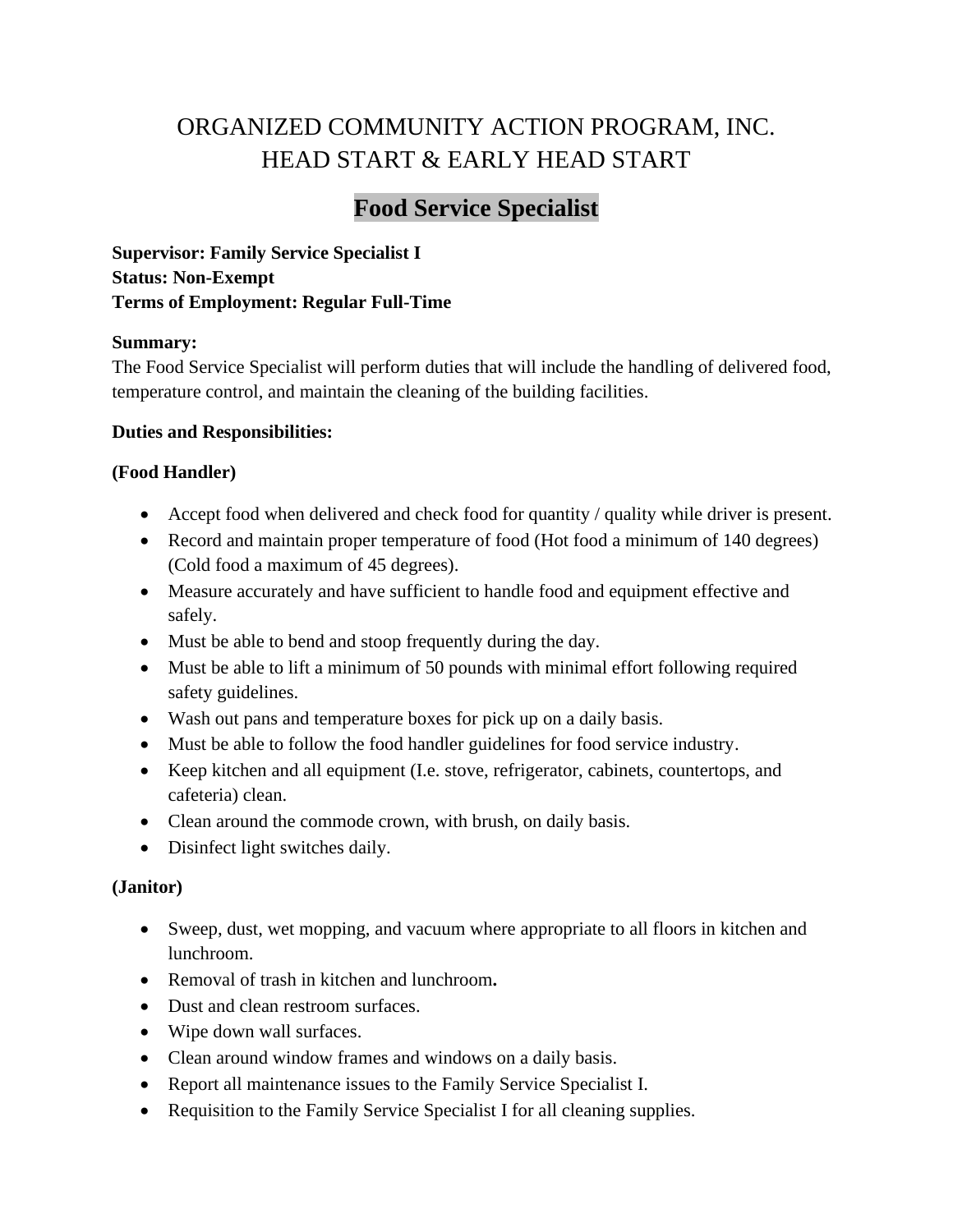- Sweep, mop, and vacuum hallways, stairs, bathrooms, and office spaces.
- Clean bathroom mirrors on daily basis.

#### **Supervisory:**

Will work under the direct supervisory of the Family Service Specialist I.

#### **Qualifications:**

- 1. Current physical examination and TB screen documentation upon hire.
- 2. Adequate means of transportation.
- 3. Food handling experience preferred.
- 4. Cleaning experience preferred.
- 5. ServSafe certification.

#### **Physical Demands:**

The physical demands described are representative of those that must be met by an employee to successfully perform the essential functions of this job. Reasonable accommodation may be made to enable individuals with disabilities to perform the essential functions.

While performing the duties of this job, the employee is regularly required to sit; use hands to finger, handle or feel objects, tools, or controls, reach with hands and arms; talk or hear; and taste or smell. The employee frequently is required to walk and stoop, kneel, crouch or crawl. The employee is occasionally required to stand and climb or balance.

The employee must regularly lift and/or move up to 10 lbs., frequently lift and/or move up to 50 pounds. Specific vision abilities required by this job include close vision, distance vision, color vision, peripheral vision, depth perception and ability to adjust focus.

#### **Work Environment:**

The work environment characteristics described here are representative of the employee encounters while performing the essential functions of this job. Reasonable accommodations may be made to enable individuals with disabilities to perform the essential functions.

The noise level in the work environment is usually moderate.

#### **Non-Discrimination Policy:**

It is the Policy of this Agency to be customer and service oriented and to require employees to treat customers in a courteous and respectful manner at all times.

Employees must understand that our customers come first and they are the primary source of the organization's income. All employees have an obligation to represent the Agency in a positive way and to make customers feel as comfortable as possible in dealing with the